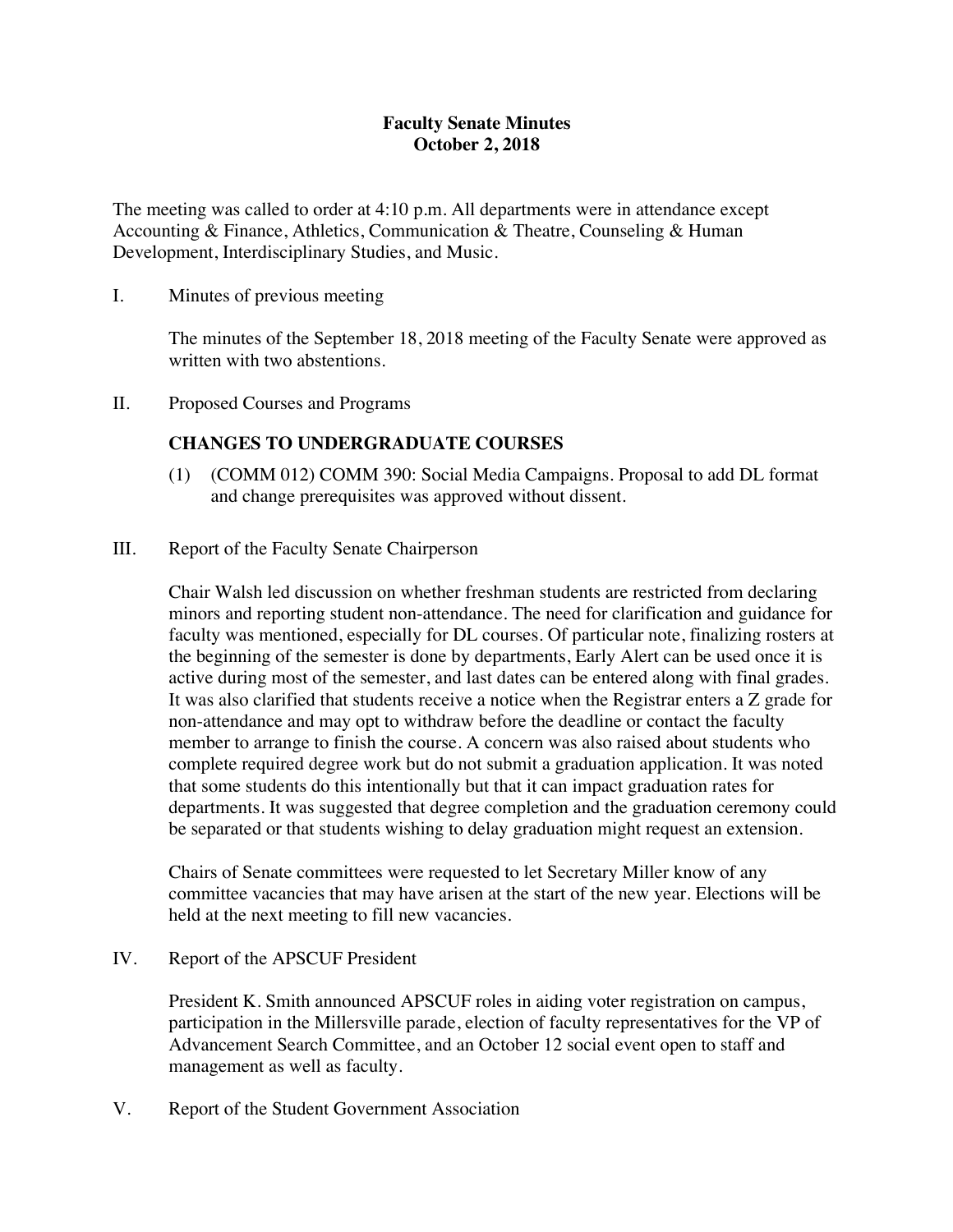SGA President Tintera reported on Coffee & Concerns, a planned safety walk around campus with the Mayor of Millersville, attendance at a conference for student government presidents, and meetings with campus organizations.

VI. Report of the Graduate Student Association

None

VII. Report of the Administrative Officers

#### **President**

President Wubah noted that his listening tours will begin to include departmental visits. He thanked faculty for meeting with prospective students during Open House events. Dr. Wubah urged faculty to participate in commencement to celebrate the achievement of students and announced that 100 robes will be made available for faculty who have found that expense to be a barrier. A concern was raised about students participating in graduation although grades are not finalized and students may still have courses to complete. It was noted that December graduation is intended for undergraduate students completing degrees in fall and winter while May graduation is intended for those in spring and summer. Graduate commencement is held only once in May.

### **Provost**

Provost Prabhu highlighted that faculty who respond with plans to attend a graduation ceremony are eligible to receive and keep the doctoral robes being made available. He recommended that the voter registration drive and other community engagement activities in classrooms be reported to him or Dr. Halgegans for consideration towards our community engagement Carnegie Classification.

VIII. Curricular Notices

### **CHANGES TO UNDERGRADUATE COURSES**

- (1) (ENGL040) ENGL 242: Reading Our World. Proposal to offer as DL.
- (2) (ESCI039) ESCI 222: Historical Geology. Proposal to add W label.

## **CHANGES TO UNDERGRADUATE PROGRAMS**

- (3) (ENGL052) BA English. Proposal to modify capstone requirement for degree.
- IX. Reports of the Faculty Senate Standing Committees

### **CoOperative Education**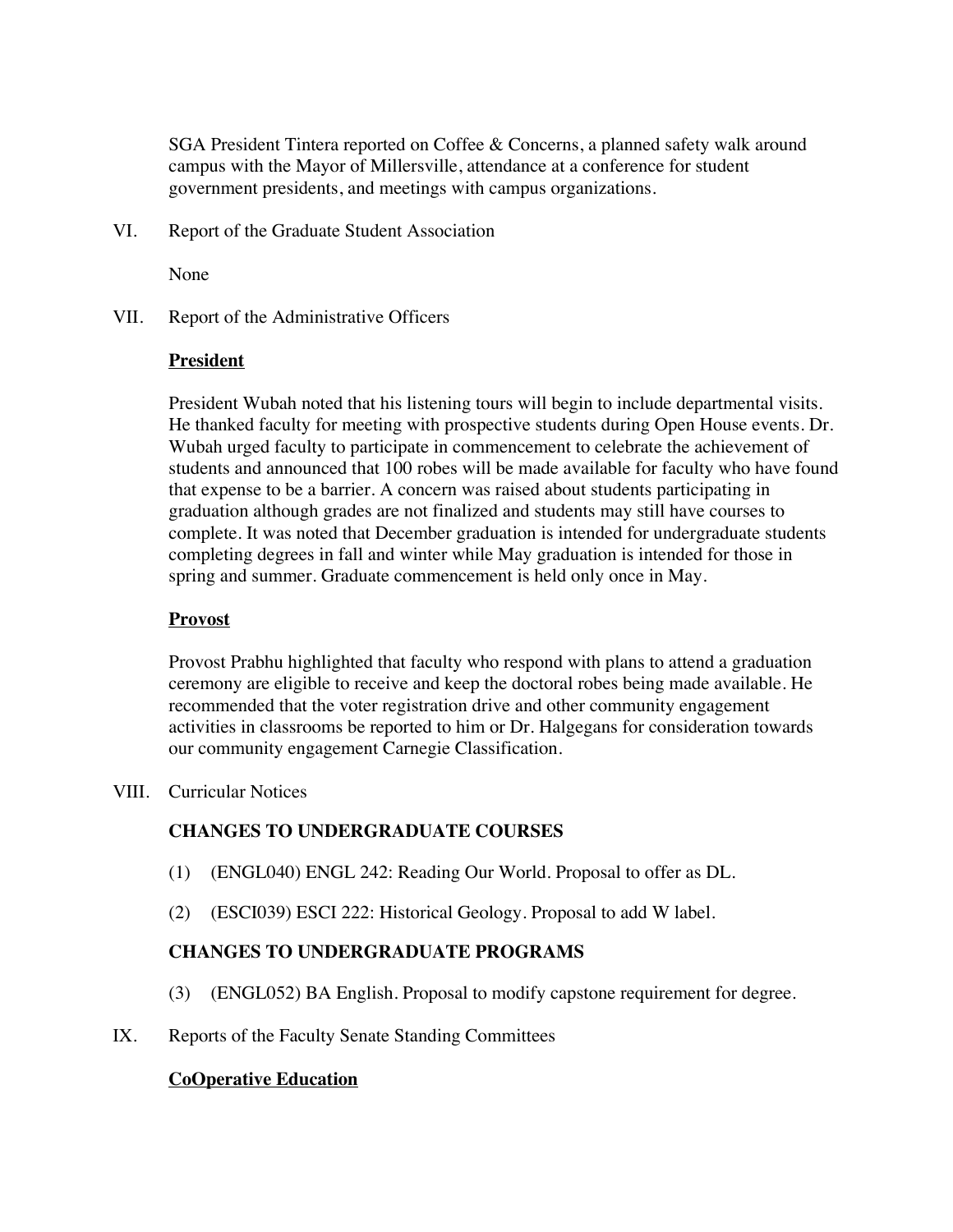Dr. Robyn Davis reported the committee will be following up on the idea of variablecredit internships.

# **AOAC**

Dr. Robyn Davis noted the upcoming Middle States review and indicated that work will be done to collect data on technical competency and oral communication. She also noted work to develop competencies for P and D courses.

## **APC**

A report was shared from Dr. Jack Ogutu noting that APC will be considering changes for the Course Repeats policy and related feedback can be sent to him.

## **GERC**

Senator C. Smith noted that GERC liaisons have been selected for UCPRC subcommittees reviewing recertifications. She also indicated that courses that satisfy the advanced writing (AW) requirement should be included in the recertification process. Dr. Smith also announced that a discussion of oral communication in P and D courses is planned for Thursday, October 25 at 4:00 in McComsey 236. This will address an issue discussed by GERC and at Senate last year regarding whether oral communication in P and D courses must be synchronous. This was of particular concern in DL format courses offered by Nursing. Dr. Dreon reported that UCPRC was using synchronous as a requirement based on GERC guidance. Senator A. Miller expressed concern that pertinent language has not been brought to Senate for discussion and approval based on input from all departments. Senator Hartmann reported that Nursing was able to secure recertifications by way of an exception for their asynchronous program.

# **GCPRC**

## **CHANGES TO GRADUATE COURSES**

- (1) SOWK 615: Advanced Social Welfare Policy. Proposal to add prerequisites.
- (2) SOWK 620 Advanced Practice with Groups and Families. Proposal to add prerequisites.
- (3) SOWK 625 Advanced Research Methods. Proposal to add prerequisites.

## **NEW GRADUATE COURSES**

- (4) WSSD 525 Growth, Maturation, and Physical Activity, 3 credits. Proposal for new course.
- X. Reports of the Faculty Senate Special Committees

None